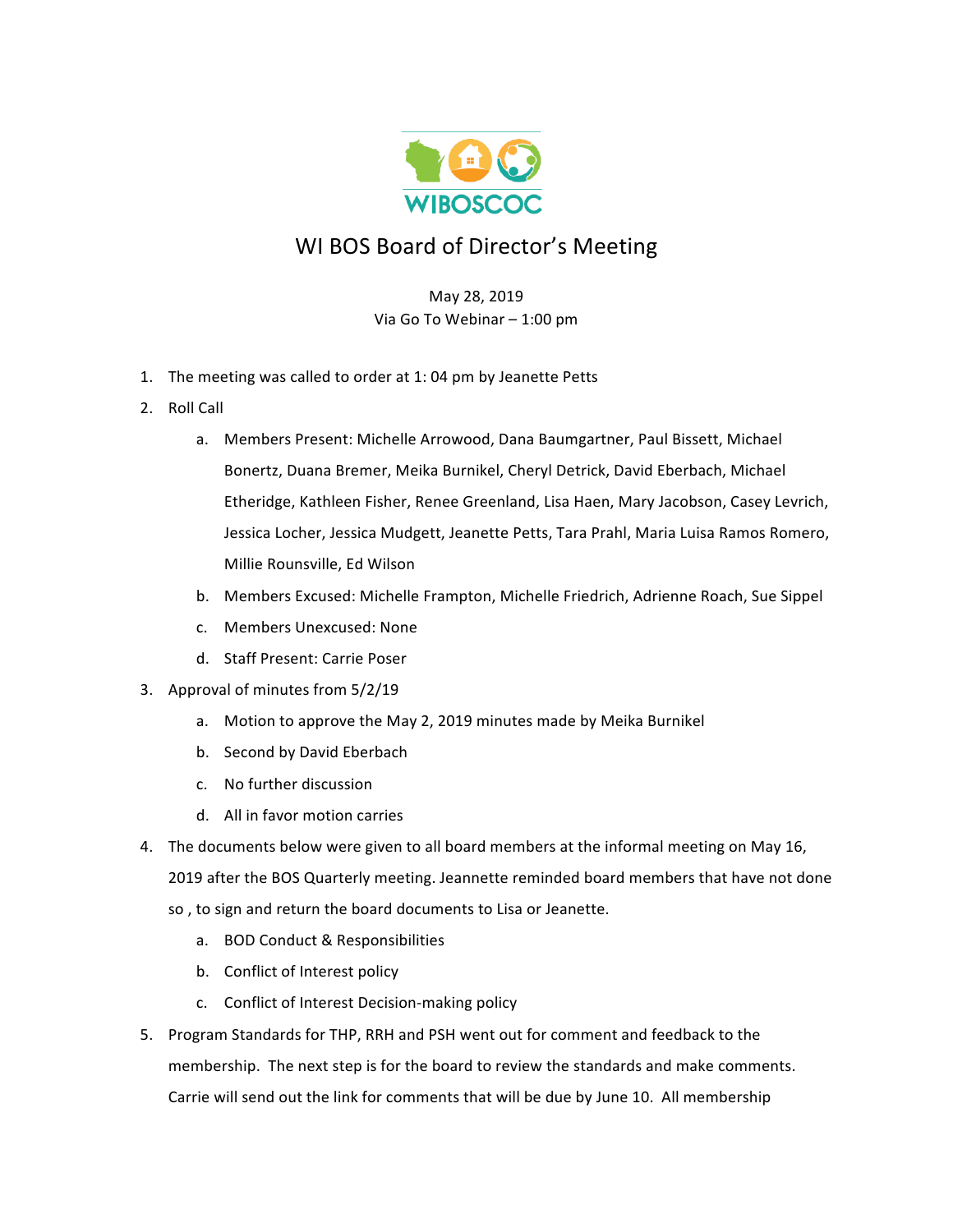comments and board comments will be correlated and distributed to board members for review and to make final decisions.

- 6. Non-Domestic Violence Shelter Standards and Non-DV Motel Vouchers Standards are complete. Sarah Isaak already reviewed and provided feedback on both of the Standards. The next step is to send to the BOS membership and obtain board member feedback. The membership will have three weeks to comment, with a June  $14<sup>th</sup>$  deadline.
- 7. The board mandate document and strategic planning timeline was briefly discussed. Jeanette reviewed the board mandate document with members that includes the duties of a board member. The last two pages contain charts that outlines the Annual Meeting Agenda and Authority Decision-Making Matrix. Members were asked to review the document and provide feedback at the next meeting. By the end of summer, we should be ready to begin capacity building and the strategic planning process.
- 8. The Policies workgroup process was explained to new board members. When the BOS needs a policy developed a small group of board members volunteer to work on the policy. We currently need a policy on prohibition of involuntary separation in shelter. Cheryl Detrick and Paul Bissett volunteered to work on this policy and will coordinate with Sarah Isaak. Kathleen Fisher volunteered to help Carrie revise the Governance Charter. Casey Levrich and Cheryl Detrick will work on the Veterans Policy. Jeanette will reach out to other members to work on the Chronic Homeless Policy and Homeless Youth Policy.
- 9. Carrie reported
	- a. BOS hired a grant specialist. Leigh Polodna will start on June  $24^{th}$  and is scheduled to accompany Ryan Graham and Meredith McCoy on a monitoring.
	- b. Signed the HUD contracts for CE-SSO and DV RRH. Both grants begin on 7/1/2019. Will add a couple of pieces to the CE-SSO grant. DV RRH – important that all sub grantees use the same documents. Also setting up the fiscal piece with ICA. Millie Rounsville continues to be the authorizing entity for the planning grant.
	- c. The COC scoring tool explanation webinar June  $4<sup>th</sup>$  will be recorded and posted. Encouraged all board members to attend the live webinar. The plan is to be thorough and walk through each piece slowly, so participants completely understand the process.
	- d. Carrie explained that the BOS does not get specific feedback on Project Scoring for the Competition. HUD creates a several page documents that provides a summary of the most common errors overall nationwide.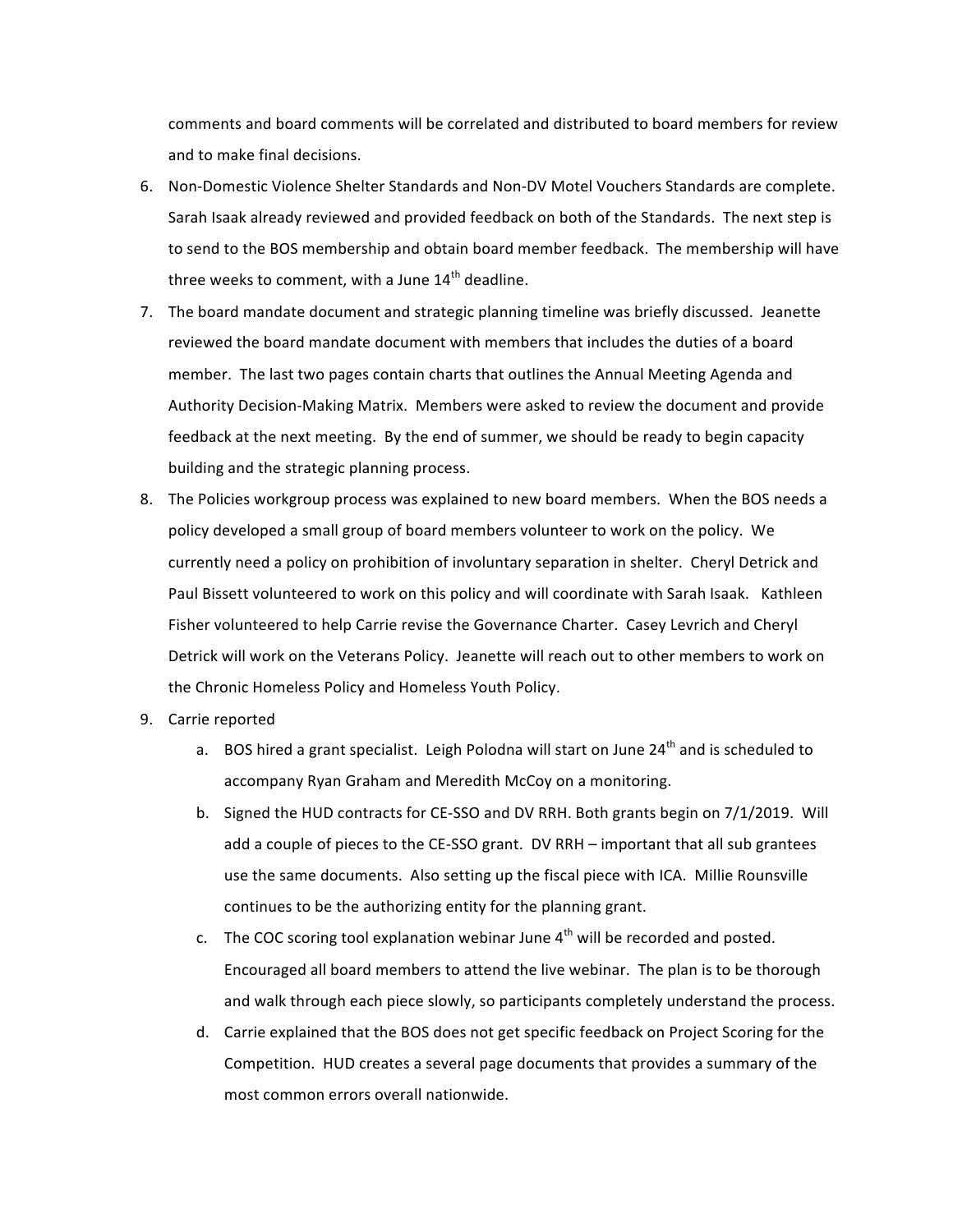- e. There will be another webinar at the end of June focused on Coordinated Entry data.
- f. Carrie is in the process of reviewing conditional ETH Certifications that are due at the end of May.
- g. Meredith is in the process of desk monitoring the Housing Assistance Program (HAP) grants.
- h. Carrie is participating in several upcoming webinars.
- i. Carrie is working with the other COC leadership to address several advocacy issues in the proposed state budget. The Interagency Council on Homelessness meets in Madison on Monday June  $3^{rd}$ . The Council will be voting on the acceptance of the appointed Director. Carrie will have the opportunity to meet with the new Director after the meeting and ask questions.
- 10. Other Business
	- a. Jeanette discussed the email Carrie sent on May 23 $^{rd}$  that explains how to facilitate the committee meetings.
	- b. Jeanette provided a brief history of the BOS's involvement in the 'A Home for Everyone' conference. Each year the BOS Chair is highly involved in the planning of the conference and we have had an informational table and sponsored the conference which is \$500. This year the conference is being held in Eau Claire at the Lismore Hotel. Jeannette reviewed workshop titles with members to give an idea of what the conference is comprised of. Members were asked if the BOS should sponsor the conference which allows the opportunity to have a booth and talk to people about what the BOS does. Ryan Graham has agreed to represent the BOS at the table during the conference.
		- i. Motion to approve sponsorship of the A Home for Everyone Conference made by Michael Etheridge
		- ii. Second made by Kathleen Fisher
		- iii. Further discussion included Millie Rounsville correcting that the cost of sponsorship was \$300 rather that \$500.
		- iv. All in favor
		- v. Motion carries
	- c. Financial policies will be emailed out to board members for comment. Members agreed that we should do an in-person Board Meeting on June 25<sup>th</sup> since there are many items